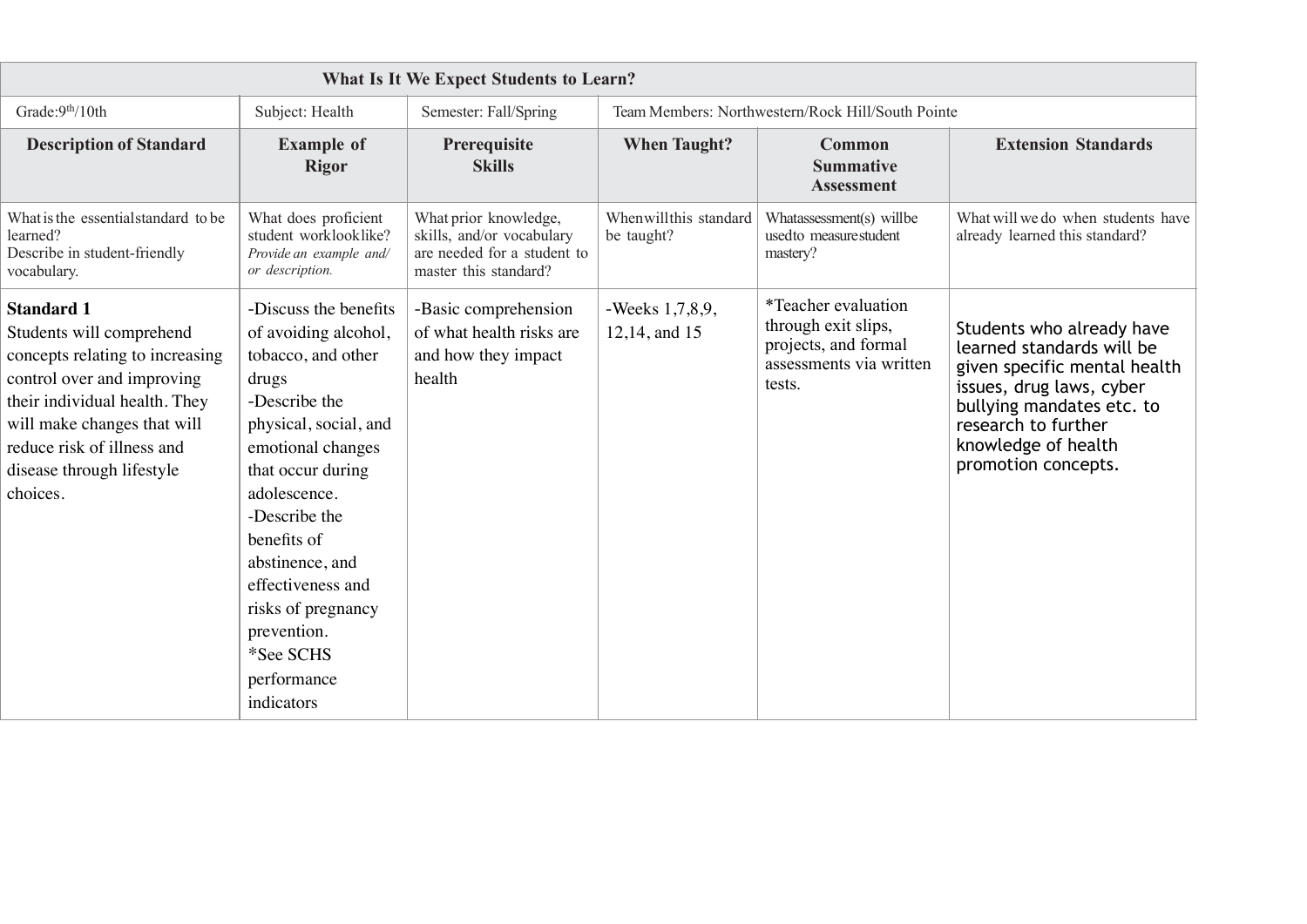| <b>Standard 2</b><br>Students will analyze the<br>influence of family, peers,<br>culture, media, technology, and<br>other factors on health<br>behaviors                                                                                 | -Examine ways that<br>media messages, and<br>marketing influence<br>the use of ATOD,<br>self-concept, body<br>image, food choices,<br>etc.<br>*See SCHS<br>performance<br>indicators | -Understanding terms<br>such as influence,<br>family, peers, culture,<br>media, and technology | -Week<br>1,7,8,12,14,15                | *Multiple choice<br>quizzes<br>*Short answer questions<br>on canvas<br>*Research projects<br>*Guest speakers                                                                                        | Encourage students to have<br>discussion with family<br>regarding their history,<br>culture, and beliefs<br>regarding personal health. |
|------------------------------------------------------------------------------------------------------------------------------------------------------------------------------------------------------------------------------------------|--------------------------------------------------------------------------------------------------------------------------------------------------------------------------------------|------------------------------------------------------------------------------------------------|----------------------------------------|-----------------------------------------------------------------------------------------------------------------------------------------------------------------------------------------------------|----------------------------------------------------------------------------------------------------------------------------------------|
| <b>Standard 3</b><br>Students will demonstrate the<br>ability to access valid<br>information pertaining to<br>health care and wellness<br>services (doctors, health<br>clinics, rehabilitation centers)<br>within their local community. | -Access valid local<br>mental, emotional,<br>physical, and<br>reproductive health<br>services<br>*See SCHS<br>performance<br>indicators                                              | -Understanding of what<br>the term valid health<br>services means                              | -Week<br>2,7,8,9,12,13,14,<br>and $15$ | *Have students create<br>brochures listing local<br>health services available<br>for mental health/drug<br>rehabilitation<br>*Online scavenger hunt<br>of heath care providers<br>in their zip code | Students can apply to goal<br>setting and planning for<br>their future.                                                                |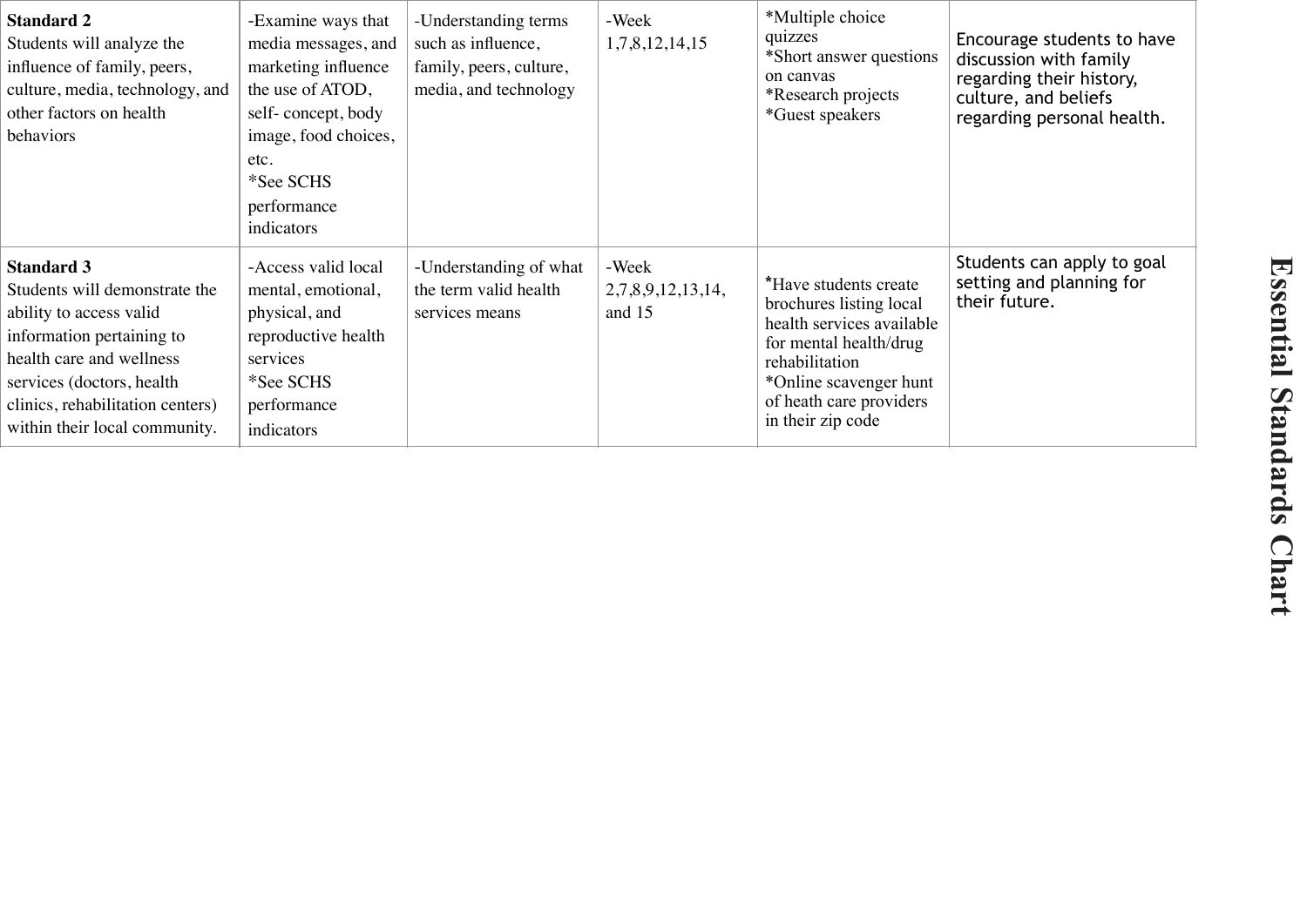| <b>Standard 4</b><br>Students will demonstrate the<br>ability to use verbal and non-<br>verbal communication to<br>enhance their relationships<br>with others through positive<br>communication.                                                                         | -Students can<br>evaluate ways to<br>communicate with<br>parents, family<br>members, peers, and<br>other safe adults.<br>*See SCHS                                                                            | -Understanding the<br>differences between<br>verbal and non-verbal<br>communication.                          | -Weeks 2,4,5,6,7,8,9,<br>14, and 15                       | *Class and group<br>discussion<br>*Guest speaker                                                                                                                                                                | -Students can research methods<br>of therapy/group counseling for<br>communication. Give<br>information to peer mediation<br>club on campus on<br>communication to resolve<br>conflicts.                                 |
|--------------------------------------------------------------------------------------------------------------------------------------------------------------------------------------------------------------------------------------------------------------------------|---------------------------------------------------------------------------------------------------------------------------------------------------------------------------------------------------------------|---------------------------------------------------------------------------------------------------------------|-----------------------------------------------------------|-----------------------------------------------------------------------------------------------------------------------------------------------------------------------------------------------------------------|--------------------------------------------------------------------------------------------------------------------------------------------------------------------------------------------------------------------------|
| <b>Standard 5</b><br>Students will demonstrate the<br>ability to use decision- making<br>skills regarding nutrition,<br>physical activity, mental<br>health, healthy sexuality and<br>relationships in a manner that<br>enhances the individual's<br>overall well-being. | -Integrate knowledge<br>of body structure and<br>function to make<br>sound decisions<br>related to personal<br>and community<br>*See SCHS<br>performance<br>indicators                                        | -Have a foundation in<br>what decision making<br>is and how it applies to<br>personal health and<br>wellness. | -Week $4$ ,<br>5, 6, 7, 8, 10, 11, 12, 13, 1<br>4, and 15 | *Create a personal<br>fitness plan<br>*Create a nutrition plan<br>for healthy living                                                                                                                            | -Look at CDC for statistics in<br>their state regarding information<br>pertaining to number of teens<br>overweight, contracting STDs<br>annually, and socioeconomic<br>status and how it pertains to life<br>expectancy. |
| Standard 6<br>Students will demonstrate the<br>ability to use goal-setting skills<br>that are specific, measurable,<br>attainable, realistic, and timely<br>to enhance health.                                                                                           | -Create a long term<br>personal health plan<br>that is adaptable to<br>changing health<br>needs based on<br>genetics, family<br>history, and personal<br>behaviors.<br>*See SCHS<br>performance<br>indicators | -Need a base<br>knowledge of goal<br>setting to begin<br>applying "SMART"<br>method                           | -Week 7,8,14, and 15                                      | *Create goal<br>spreadsheet at start<br>of semester for;<br>academics, fitness,<br>mental health, and<br>social health.<br>*At end of semester<br>look at goals<br>achieved and create<br>a year-long goal plan | -Students can create specific<br>goal sheets for their classes, four<br>year plan, etc.                                                                                                                                  |